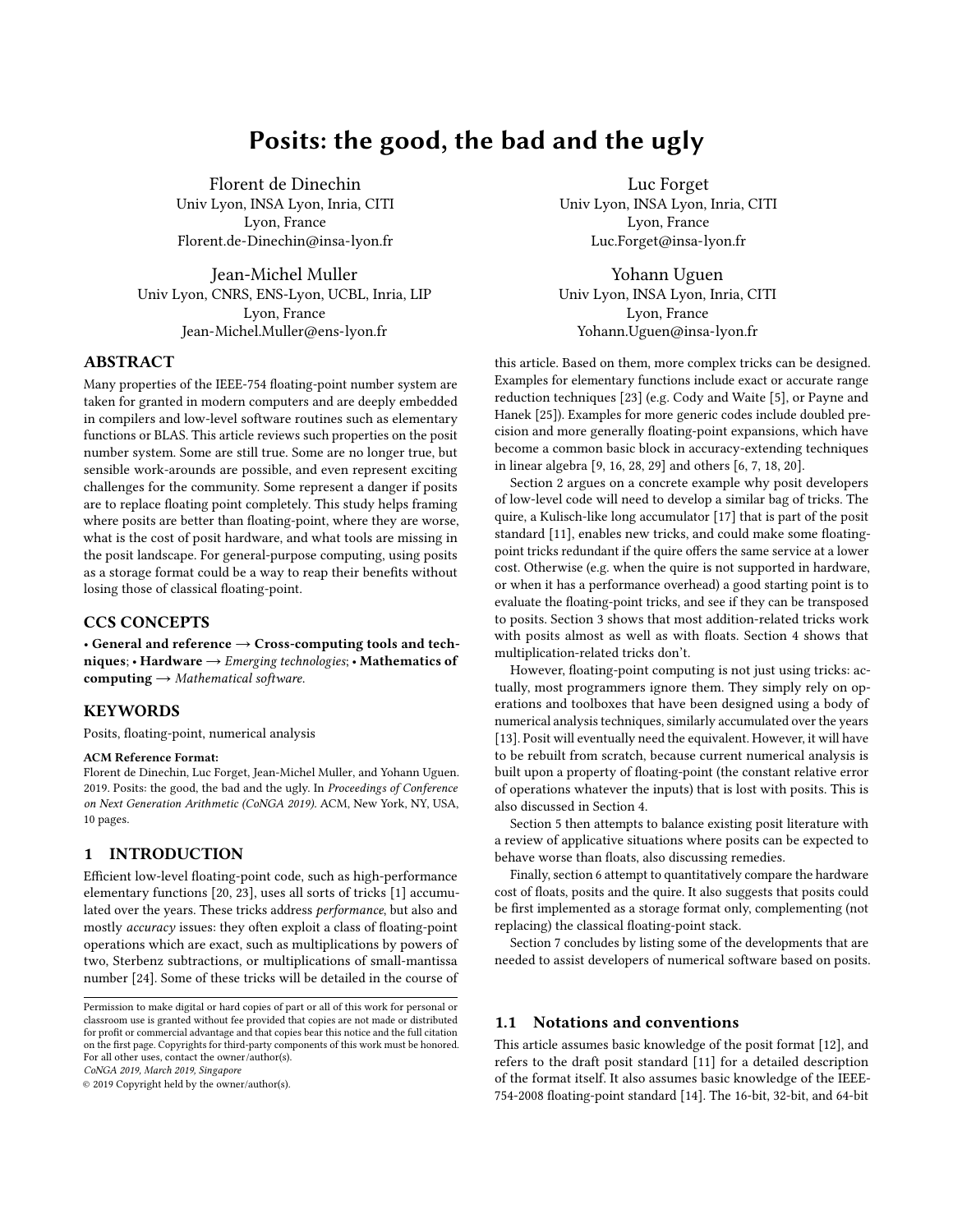formats defined by this standard are respectively noted FP16, FP32 and FP64.

For posits, we use the following notations, matching the Python sfpy package<sup>[1](#page-1-2)</sup> which is a reference implementation of the draft posit standard[\[11\]](#page-9-15).

- Posit8 is 8 bits with es=0;
- Posit16 is 16 bits with es=1;
- Posit32 is 32 bits with es=2.
- Posit64 is 64 bits with es=3.
- PositN represents any of the previous
- PositN(i) with  $i \in \mathbb{N}$  denotes the positN number whose encoding is the integer i.

We denote the posit operations for addition, subtraction, and multiplication as ⊕, ⊖ and ⊗.

## 1.2 Casting posits to floats

The following lemma is quite useful when experimenting with posits:

<span id="page-1-3"></span>LEMMA 1.1 (EXACT CAST TO FP64). Any Posit8, Posit16 or Posit32 except NaR is exactly representable as an IEEE-754 FP64 (double precision) number.

PROOF. Table [2](#page-6-1) shows that for these sizes, the exponent range as well as the mantissa range of the posits are included in the corresponding ranges of FP64. Therefore, any posit exponent and any posit mantissa fraction will be converted exactly to an FP64 exponent and mantissa.  $\hfill\Box$ 

## <span id="page-1-0"></span>2 MOTIVATION

The first motivation of this work was the implementation of elementary functions such as exponential, logarithms, etc. in a posit-based system.

For Posit8 and Posit16, most functions are probably best implemented by clever tabulation (clever meaning that the tables can be limited in size thanks to symmetries of the function and other redundancies).

For larger precisions, the function has to be evaluated. Since posits are a kind of floating-point representation, algorithms designed for floating-point are a good starting point. Let us take the example of the exponential function. The skeleton of a typical algorithm to evaluate in floating-point the exponential of a number  $X$ is as follows.

- (1) Compute the integer  $E \approx \lfloor X/\log(2) \rfloor$  which will be the tentative exponent.
- (2) Compute the float  $Y \approx X E \times \log(2)$ , a reduced argument in the interval  $I \approx \left[\frac{-\log(2)}{2}, \frac{\log(2)}{2}\right]$ . Remark that  $Y \approx X - E \times \log(2)$  can be rewritten  $e^X \approx 2^E e^Y$ .<br>
Evaluate a polynomial  $Z \approx P(Y)$  where the polynomial
- (3) Evaluate a polynomial  $Z \approx P(Y)$  where the polynomial P is a good approximation of  $e^Y$  on 1<br>Construct a float of value  $2^E$  and
- (4) Construct a float of value  $2^E$ , and multiply it by Z to obtain the result  $P \sim e^X$ the result  $R \approx e^X$ .

Actual implementations may use a more elaborate, table-based, range reduction [\[31\]](#page-9-19) but we can ignore this for the sake of our motivation.

The posit standard wisely mandates correct rounding of the result. Because of the Table Maker's Dilemma [\[23\]](#page-9-2), this sometimes requires to perform the intermediate computations with an accuracy that is almost three times the target precision (about 150 bits for FP64). This computation will be expensive, therefore the current technique is to first evaluate the function (using the previous algorithm) with an accuracy just slightly larger than the format precision (7 to 10 bits more accurate). Most of the times, rounding this intermediate result is the correct rounding of  $e^X$ . When it is<br>not we can detect it and launch an expensive accurate computation not, we can detect it and launch an expensive accurate computation (same algorithm, but with larger-precision data and a higher-degree polynomial). The idea is that this expensive computation will be rare enough so that its average cost remains small.

Still, both steps need to compute with a precision larger than the floats themselves: a few bits larger for the first tentative step, three times larger for the rare accurate step. Extended-precision data is manipulated as the unevaluated sum of two floats in the first step, as the sum of three floats in the accurate step. Note that since  $log(2)$  is an irrational number, Y needs to be computed in the extended precision.

All this translates fairly well to posits. The quire can be used to evaluate  $(2)$  very simply and accurately (representing  $log(2)$  to the required accuracy as a sum of posits). However, Y must then be multiplied several times in the polynomial evaluation, all with extended precision. You cannot multiply the quire, therefore Y must be extracted from the quire. For the first step, it will be extracted as a sum of two posits (first round the quire to a posit, then subtract this posit from the quire, then round the result to a second posit).

But rounding the quire to a posit is an expensive operation, due to the size of the quire itself. This will be quantified in Section [6.](#page-6-0) This cost is easily amortized for the large dot products of linear algebra. Here, since we will need to extract  $Y$  as a sum of two posits, we tend to believe that it will be much more efficient to avoid the quire altogether and compute it directly as a sum of two posits, using an adaptation to posits of the Cody and Waite technique [\[5,](#page-9-5) [23\]](#page-9-2). This motivates the techniques studied in Section [3](#page-1-1) and [4.](#page-3-0)

# <span id="page-1-1"></span>3 THE GOOD: SUMMATIONS, ROUNDING PROPERTIES AND DOUBLED PRECISION

## 3.1 Accurate summations without a quire

A fair rule of thumb is the following: in a summation of smaller terms yielding a result with an exponent close to zero, posits are expected to be more accurate than floats of the same size.

In such situations, even when the smallest summands suffer loss of precision due to tapered arithmetic, the bits thus lost would have been shifted out of the mantissa anyway in the summation process. In other words, in these situations, trading off the accuracy of these smaller terms for accuracy of the final sum is a win. IEEE-754 floating point, in this case, computes in vain bits that are going to be shifted out.

The condition that exponent should be close to zero is a relatively soft one: for instance, Posit32 has more fraction bits than IEEE FP32 for numbers whose magnitude ranges from  $10^{-6}$  to  $10^{6}$ . The "golden zone" thus defined (and highlighted on Figure [1\)](#page-5-0) is fairly comfortable to live with, and may easily hide the fact that out of this zone, posits become less accurate than floats of the same size.

<span id="page-1-2"></span><sup>1</sup>https://pypi.org/project/sfpy/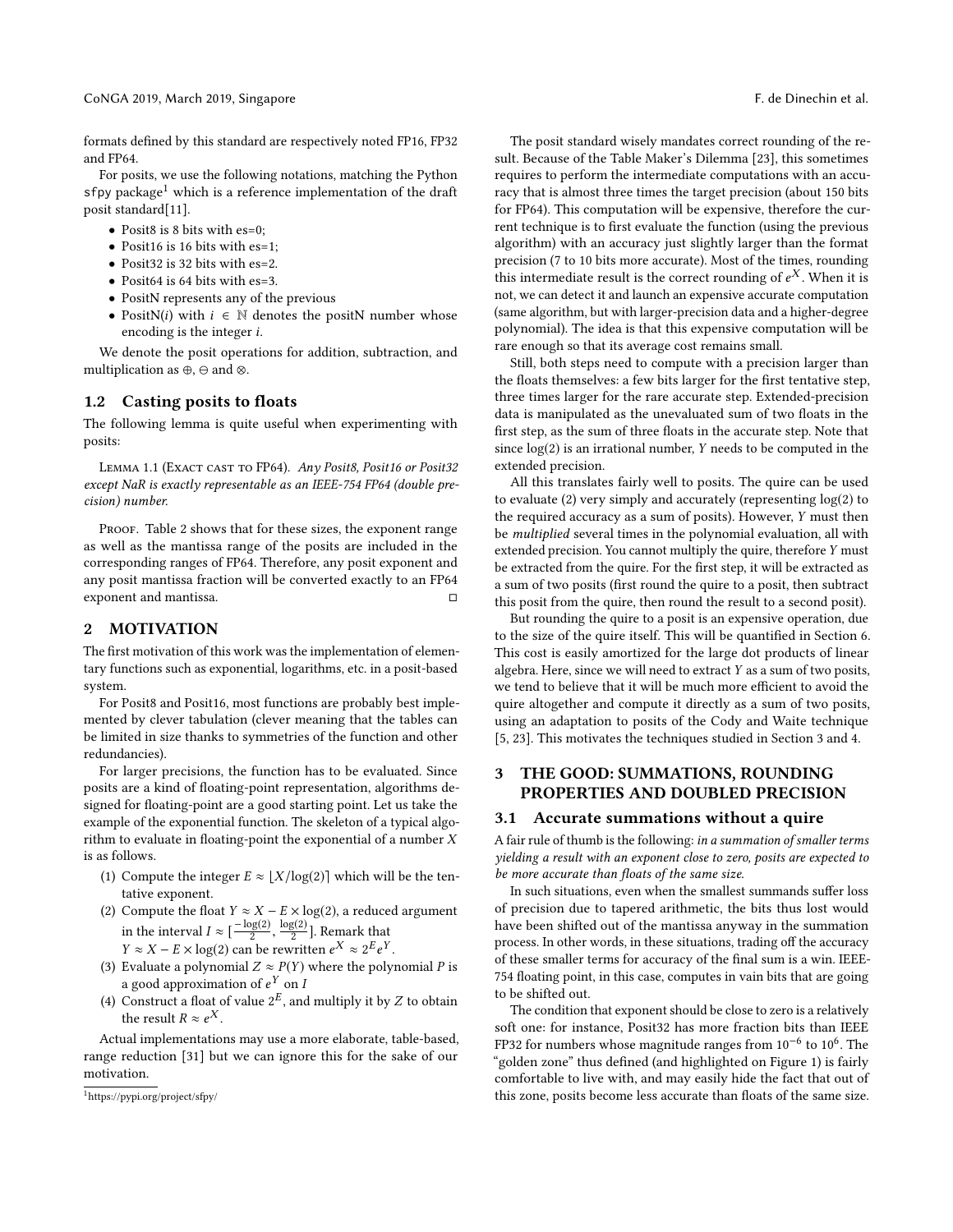This rule of thumb explains for instance why posits are a very good choice for current machine learning applications: there, convolutions and other neuron summations are scaled at each level by activation functions, and the number of terms summed in each level is small enough for the sum to remain in the golden zone.

This property could be considered useless, since the summation could be performed in the quire anyway (and must, as soon as the result can not be predicted to lie in the golden zone). Again, it is a matter of cost. Although an exact accumulator has been shown to be a cost-effective way of implementing an IEEE-compliant FP16 format [\[3\]](#page-9-20), for larger formats hardware quire support is not expected to be cheap, as section [6](#page-6-0) will show. Indeed, at the time of writing, none of the leading posit hardware developments supports the quire [\[4,](#page-9-21) [27\]](#page-9-22).

Let us now depart from this "macro" view and study useful properties of one posit operation in isolation.

## 3.2 Is the rounding error in the addition of two posits a posit?

The rounding error of the addition of two IEEE-754 floating-point numbers of the same format can itself be represented as a floatingpoint number of the same format. This is an important property (and the main motivation of subnormal numbers), for at least two reasons. 1/ it enables many other properties, and 2/ it has the following corollary which programmers will assume and compilers can exploit:

 $a\ominus b == 0$  is equivalent to  $a = b$  (except when a or b is NaN)

Here are the results of two exhaustive tests using sfpy. Lack of space prevents giving the test programs here, but they are straightforward, based on Lemma [1.1.](#page-1-3) A slightly more subtle test program will be shown in Section [3.4.](#page-3-1)

Lemma 3.1. The rounding error in the addition of two Posit8 is always a Posit8.

Lemma 3.2. The rounding error in the addition of two Posit16 is a Posit16 except for the unique case of  $Posit16(0x0001) + Posit16(0x0001)$ .

The generalization of this observation is the following:

CONJECTURE 3.3. The rounding error in the addition of two posits of same format is a posit of the same format, except in the "twilight zone" where geometric rounding is used instead of arithmetic rounding.

In Posit32, we found only two situations where the property does not hold:  $x \oplus x$  when x is Posit32(0x00000003), or when x is Posit32( 0x7ffffffd). Let us detail the first (the second is similar). The value of x is  $2^{-114}$ , therefore the exact sum  $x + x$  is  $2^{-113}$ . The two neighbour-<br>ing Posit32 values are Posit32(3) itself and Posit32(4)-2<sup>-112</sup>. As we ing Posit32 values are Posit32(3) itself and Posit32(4)=2 $^{-112}$ . As we are in the twilight zone, we have to round the exponent to the nearest. It is a tie, which is resolved by rounding to the even encoding, which is Posit32(4). Now the rounding error is  $2^{-112} - 2^{-113} = 2^{-113}$ , which is not a Posit32.

Remark that if rounding was simply specified as "round to the nearest Posit", the result would have been  $2^{-114}$ , as  $2^{-113}$  is much closer to  $2^{-114}$  than to  $2^{-112}$ . The rounding error would have been 2 <sup>−</sup>114, which is a Posit32. It general, one could argue that it would make more sense to resolve exponent ties by rounding to the nearest posit. The current motivation for this choice, according to one of our reviewers, is that the hardware cost would be higher.

A proof of this conjecture in the general case remains to be written.

## 3.3 Posit variant of the Sterbenz Lemma

The following lemma has been exhaustively tested for Posit8 and Posit16, and is proven here in the general case:

<span id="page-2-0"></span>LEMMA 3.4. For any two PositN of the same format a and b, where a and b are different from NaR,

$$
\frac{a}{2} \le b \le 2a \implies a \ominus b = a - b \quad .
$$

The proof in the general case is based on the following lemma :

<span id="page-2-1"></span>Lemma 3.5. For a given PositN format, if the fraction field length of  $2^l$  is  $p \ge 1$  bits, then for all d in  $[0, p]$ , the fraction field length of  $2^{l-d}$  is at least  $p - d$  $2^{l-d}$  is at least  $p-d$ .

PROOF. By induction over  $d$ :

If  $d = 0$ , then the property is true.

Now, assuming that the property holds for a given  $d < p$ , we can encode  $2^{l-d}$  with at least  $p - d$  significand field bits.<br>If the exponent field of the posit encoding of  $2^{l-d}$ 

If the exponent field of the posit encoding of  $2^{l-d}$  is different from zero, then decrementing it will express  $2^{l-d-1}$  with the same significand length  $p - d \ge p - d - 1$ .

If it is equal to zero, then we need to decrement the regime and the exponent field becomes  $2^{es} - 1$ . As  $p - d \ge 1$ , even in the case when decrementing the range increases its run length es hit case when decrementing the range increases its run length, es bit still remains so it is possible to set the exponent to its maximum value. In the worst case, the run length of the range needs to be incremented by one, so the significand field length is reduced by at most 1.

The property therefore holds for  $d + 1$ .  $\Box$ 

PROOF OF LEMMA [3.4.](#page-2-0) For the rest of the proof,  $\mathbb{P}_{w,es}$  will denote the set of posits of width  $w$  and exponent size  $es$ , and  $a$  and  $b$  will be two elements of  $\mathbb{P}_{w,es}$  such that

$$
\frac{a}{2} \leq b \leq 2 \times a
$$

As  $\mathbb{P}_{w,es}$  is closed under negation, the proof can be restricted without loss of generality to the case when  $0 \leq b \leq a$ . In this case the following relation holds :

$$
\frac{a}{2} \le b \le a
$$

On the limit cases,  $a-b$  is equal to either b or zero, both of which<br>consists so the relation can be further restricted to  $\frac{a}{b} < b < a$ are posits so the relation can be further restricted to  $\frac{a}{2} < b < a$ , which also implies that  $b$  has at least one significand bit.

Noting  $ulp(·)$  the function that associates to a posit the weight of the last bit of its significand, and  $\text{ufp}(\cdot)$  the function that associates the weight of the first bit of the significand, we have  $\text{ulp}(a) \ge \text{ulp}(b)$ . The equality  $\text{ulp}(a) = \text{ulp}(b)$  occurs either when  $\text{ufp}(a) = \text{ufp}(b)$ , or when  $\text{ufp}(a) = 2\text{ufp}(b)$  and a has one extra bit of precision. We have  $a - b = k_a \times \text{ulp}(b) - k_b \times \text{ulp}(b) = (k_a - k_b) \times \text{ulp}(b) = k \times \text{ulp}(b)$ with  $k < k_b$  as  $b > \frac{a}{2}$ . Therefore k can be written with the precision of h possibly with leading zeros. Thanks to Lemma 3.5,  $a - b$  can of *b*, possibly with leading zeros. Thanks to Lemma [3.5,](#page-2-1) *a* − *b* can be represented as a posit. be represented as a posit.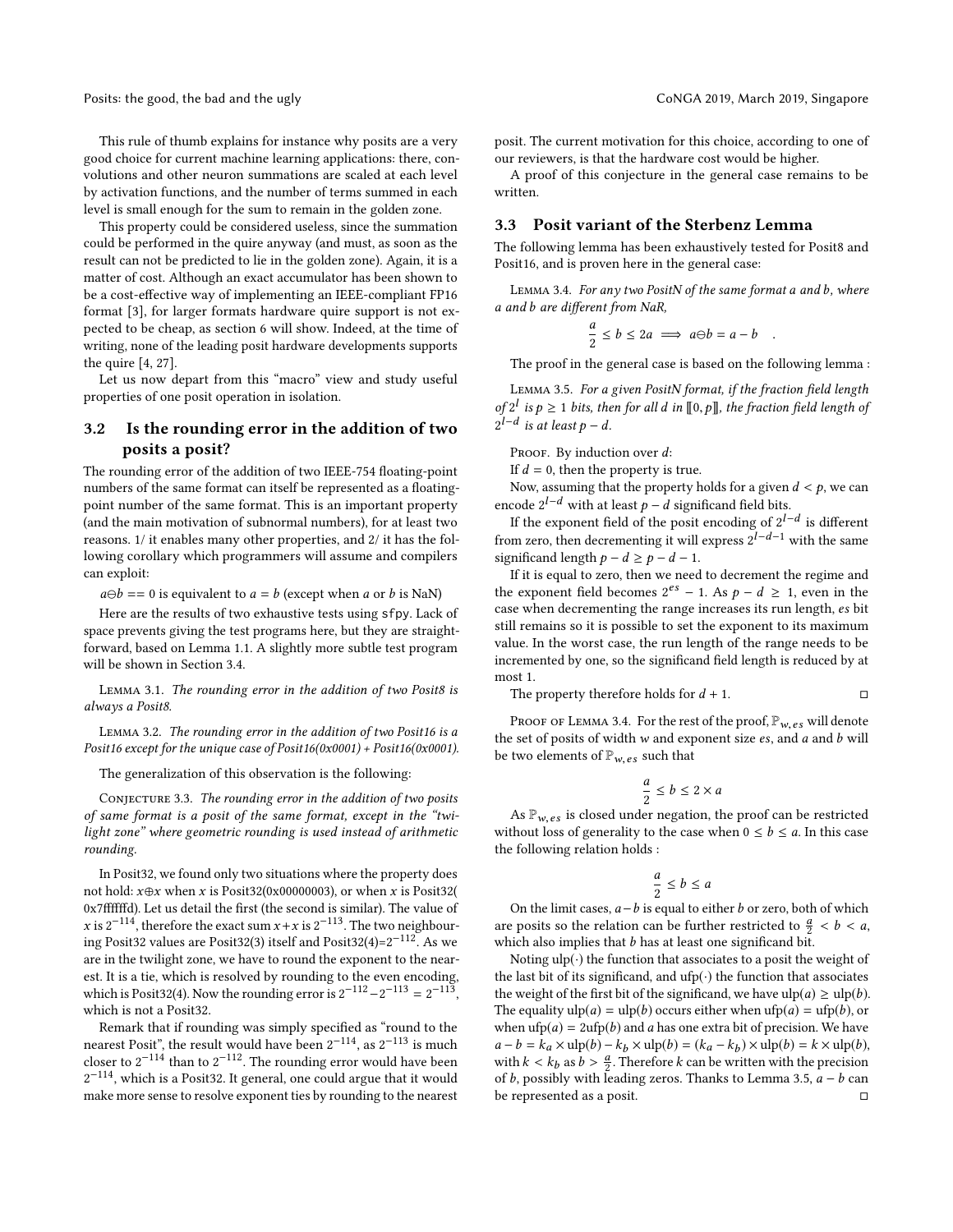## <span id="page-3-1"></span>3.4 TwoSum works in posit arithmetic

In the following, TwoSum denotes the algorithm introduced by Møller in  $[22]$ . This algorithm inputs two floats  $a$  and  $b$ . It returns two floats s and r such that  $s = RN(a + b)$  and  $a + b = s + r$  exactly under the condition that  $a + b$  does not overflow (underflow to subnormals is not a problem [\[24\]](#page-9-4)). Here, RN denotes the standard IEEE-754 round to nearest even.

```
1 def TwoSum(a, b):
2 s = a + b3 aapprox = s - b4 bapprox = s - aapprox
5 da = a - aapprox
6 db = b - bapprox
    t = da + dbreturn s, t
```
The following lemma states that TwoSum almost works in posits, at least on the two smallest formats.

Lemma 3.6. If neither a nor b belongs to the twilight zone, the posits s and t computed by the TwoSum sequence of posit operations verifies s+t=a+b exactly.

PROOF. The proof is by exhaustive test on Posit8 and Posit16. This test deserves to be detailed. For clarity, we call FloatTwoSum the TwoSum algorithm using only IEEE-754 numbers, and PositTwoSum the same algorithm using only posit numbers

In order to check that PositTwoSum gives the valid output  $s, t$ for a given input a, b, i.e.  $s = a \oplus b$  and  $s + t = a + b$ , only the second equality has to be verified, as the first one is true by construction of s.

The following algorithm (in Python syntax with sfpy) inputs two posits (on 8, 16 or 32 bits) a and b, and returns True if TwoSum returns their exact sum.

```
1 def CheckTwoSumExact(a, b):
2 fa, fb = float(a), float(b)
3 fs1, ft1 = FloatTwoSum(fa, fb)
4 ps, pt = PositTwoSum(a, b)
     fps, fpt = float(ps), float(pt)fs2, ft2 = FloatTwoSum(fps, fpt)return fs1 == fs2 and ft1 == ft2
```
In this algorithm,  $float(p)$  returns the IEEE-754 FP64 format number having the same value than the posit  $p$ , thanks to Lemma [1.1.](#page-1-3)

With Lemma [1.1,](#page-1-3) and using the known property of the FloatTwoSum algorithm, we have in (fs1, ft1) a canonical representation of the exact sum a+b. Then PositTwoSum, line 4, computes in (ps, pt) the PositTwoSum of the two input posits. Due to different number formats, usually  $(ps,pt)\neq(fs,ft)$ . However, lines 5 and 6 ensure that fs2+ft2=ps+pt. Therefore, if the value returned by line 7 is true, then  $ps+pt=a+b$ .

It now remains to attempt to prove this property in the general case of arbitrary posit systems.

#### 3.5 There is a FastTwoSum that works

The FastTwoSum algorithm below [\[24\]](#page-9-4) compute the same decomposition as TwoSum, but needs fewer operations, at the cost of an additional constraint on the inputs: When applied on IEEE numbers, it requires the first operand's exponent to be greater or equal to the second's. This is typically enforced by checking that the first operand has a greater magnitude than the second.

```
1 def FastTwoSum(a, b):
2 s = a + b3 bapprox = s - a
4 t = b - bapprox
5 return s, t
```
Exhaustive tests on Posit8 and Posit16 gives the following results

Lemma 3.7. If neither a nor b belongs to the twilight zone, and  $|a| > |b|$  the posits s and t computed by the FastTwoSum sequence of posit operations verifies s+t=a+b exactly.

On posits, the inequality needs to be strict for the result to hold, as shown by the following counter-example. When computing the FastTwoSum sequence of operation over Posit8(0x5F), which represents the binary number <sup>1</sup>.11111, with itself, the addition of the two outputs is no longer equal to the exact sum. With no limit on the width, the binary encoding of the sum would have been 011011111 which is rounded to 01110000. Then the difference between the rounded sum and the operand is <sup>10</sup>.00001, which would normally be encoded as 0110000001, rounded to 01100000 (10.000). Finally, the difference gives <sup>−</sup>0.00001, which is exactly encoded and differs from the exact error which is <sup>−</sup>0.0001.

## <span id="page-3-0"></span>4 THE BAD: THE LOSS OF EXACT PRODUCTS, TWOMULT, AND THE STANDARD MODEL

## <span id="page-3-2"></span>4.1 Multiplication by a power of two is not always exact

This property is also true in floating-point in the absence of overflow and underflow. It is no longer true in posits, as the significand of the result may lack the bits to represent the exact result.

Here are a few extreme examples of inexact multiplications by 2 or 0.5 in Posit8 (similar example can be found in Posit16 and Posit32)

- 1.03125 \* 2.0 returns 2.0
- 10.0 \* 2.0 returns 16.0
- 64.0 \* 2.0 returns 64.0
- 0.015625 \* 0.5 returns 0.015625
- 0.984375 \* 0.5 returns 0.5

The extreme case of wrong multiplication by a power of two is (still in Posit8) 64.0\*64.0 which returns 64.0. However this is a consequence of the current choice of saturated arithmetic in posits (which could be disputed, but it is not the object of the present article). In this kind of situation, floating-point will overflow, so the result will not be exact either.

We still have in posits the following lemma:

LEMMA 4.1 (EXACT MULTIPLICATIONS BY A POWER OF TWO). If  $2^k x$  is closer to 1 than x is, then the PositN product  $x \otimes 2^k$  is exact.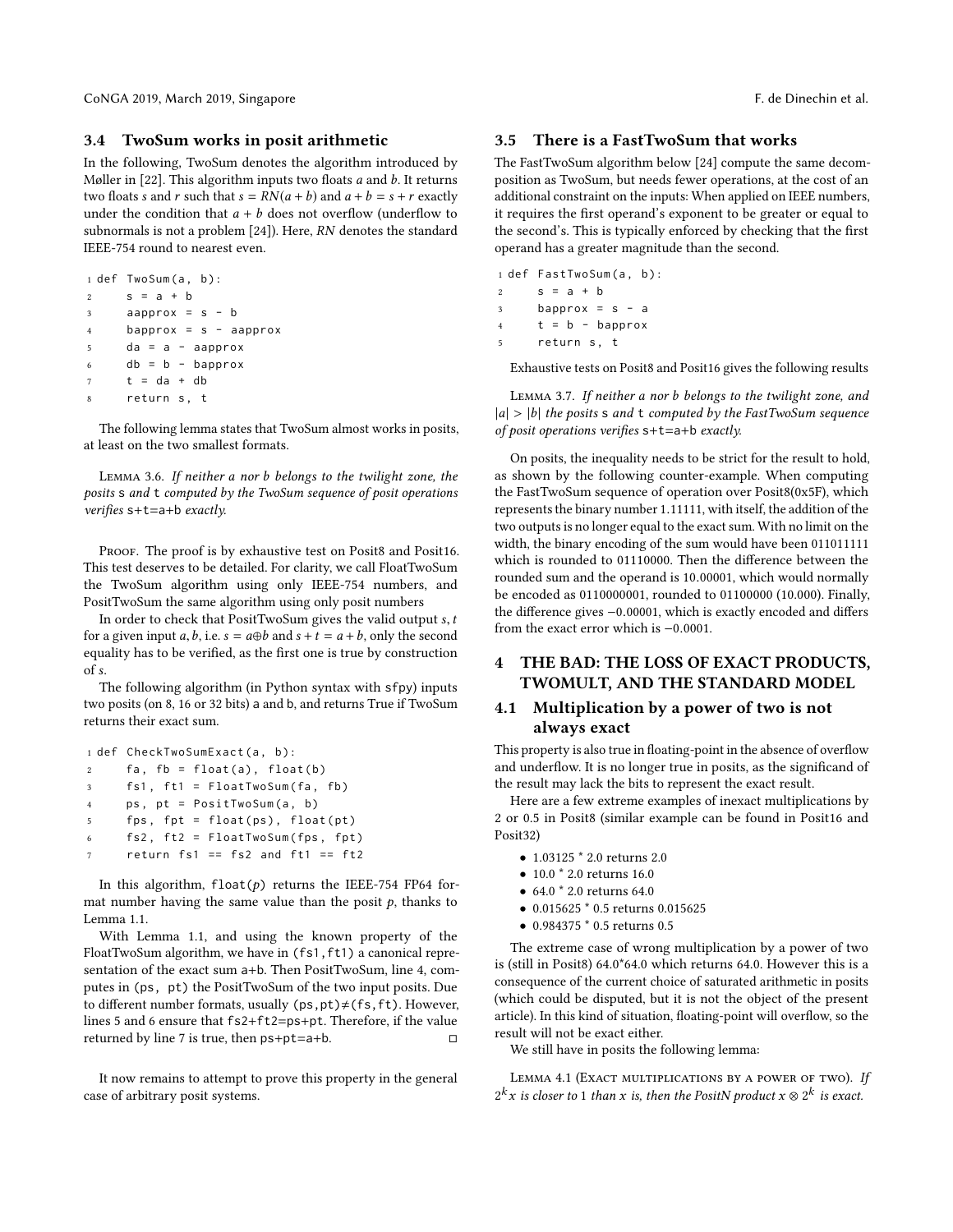PROOF. The result has at least as many significand bits as  $x$ itself, and the condition also takes the result away from the twilight zone.  $\Box$ 

Unfortunately, in the algorithm sketched in Section [2](#page-1-0) for the exponential function, we need the opposite: the argument is reduced to a small value whose exponential is around 1, then scaled back to a larger value by a multiplication by a power of two. This multiplication was exact with floats, while with posits it will introduce an error term. This makes a correctly rounded implementation more challenging, but of course not impossible.

## 4.2 The rounding error in the product of two posits is not always a posit

This property is true for floating-point numbers of the same format. This enables the very useful TwoMult operation, which writes the product of two floating-point numbers as a sum of two floatingpoint numbers [\[24\]](#page-9-4). TwoMult is the core of the doubled-precision multiplications needed in the polynomial evaluation in our exponential example.

This property is **not** true on the posits, there is therefore no hope of designing the equivalent of TwoMult as we did for TwoSum. Here are but a few counter-examples in Posit8.

• 3.75  $*$  12.0 = 32.0 + 13.0

• 3.75  $*$  14.0 = 64.0 + -11.5

and neither 13.0 nor -11.5 are representable as Posit8.

It should be noted that the situation where the product of two posits cannot be represented as the sum of two posits is the majority of the case: exhaustive test shows that out of 65535 possible non-NaR products in Posit8, only 21759 have their error representable as a Posit8.

To be fair, among these, there are about 3000 cases where the product saturates, for instance (still in Posit8)

- 3.75  $*$  24.0 = 64.0 + 26.0
- 3.75  $*$  32.0 = 64.0 + 56.0

These correspond to cases where IEEE-754 floating-point would overflow, hence out of the domain where the product of two floats can be represented as a sum of two floats.

Still, the cases where the product of two Posit8 cannot be represented exactly as the sum of two Posit8 remains the majority (about 70%), and this ratio is similar for Posit16 (about 65%).

#### 4.3 Numerical analysis from a blank sheet

A very useful feature of standard floating-point arithmetic is that, barring underflow/overflow, the relative error due to rounding (and therefore the relative error of all correctly-rounded functions, including the arithmetic operations and the square root) is bounded by a small value  $u = 2^{-p}$ , where p is the precision of the format.<br>Almost all of numerical error analysis (see for instance [13]) is Almost all of numerical error analysis (see for instance [\[13\]](#page-9-16)) is based on this very useful property.

This is no longer true with posits. More precisely, in the PositN format, the relative error due to rounding a positive number  $x \in$  $[2^k, 2^{k+1})$  that is not in the twilight zone, is  $2^{-p}$ , where p is no<br>longer a constant since it satisfies. longer a constant, since it satisfies:

$$
p = N - \rho - \mathrm{es},
$$

with

$$
\rho = \begin{cases} \left\lfloor \frac{k}{2^{es}} \right\rfloor + 1 & \text{if } x < 1, \\ \left\lfloor \frac{k}{2^{es}} \right\rfloor + 2 & \text{if } x \ge 1. \end{cases}
$$

J Figure [1](#page-5-0) illustrates this.

Numerical analysis has to be rebuilt from scratch out of these formula.

One reviewer argued that the constant error property is not true for floating-point, either, since the relative error degrades in the subnormal range (the left green slopes on Fig. [1\)](#page-5-0). Indeed, numerical analysis theorems are only true provided no intermediate computation overflows or underflows. For instance, with FP32 numbers, the constant relative error bound of  $2^{-24}$  is only valid if the absolute value of the result lies the interval  $[2^{-126}, (2 - 2^{-23}) \cdot 2^{127}] \approx$ <br>[1.17, 10<sup>-38</sup>, 3.4, 10<sup>38</sup>] for the 4 basic operations<sup>2</sup>. Some numerical  $[1.17 \cdot 10^{-38}, 3.4 \cdot 10^{38}]$  for the 4 basic operations<sup>[2](#page-4-1)</sup>. Some numerical<br>applying results therefore only hold if no intermediate value violates analysis results therefore only hold if no intermediate value violates these bounds.

As the reviewer argued, these same results also hold with posits, albeit on a smaller interval. For instance, for Posit32, the same bound  $2^{-24}$  is guaranteed for operations whose absolute result lies within  $[2^{-20}, (2-2^{-23}) \cdot 2^{19}) \approx [10^{-6}, 10^{6}]$ . This is the "golden zone"<br>(in vallow on Fig. 1) where posits are at least as accurate as floats. (in yellow on Fig. [1\)](#page-5-0) where posits are at least as accurate as floats.

The thresholds  $2^{-20}$  and  $2^{20}$  are not out-of-the-ordinary numbers: they can quickly appear in fairly simple calculations involving initial values close to 1. As Fig. [1](#page-5-0) shows, the range can be enlarged but then the accuracy bound drops. So this approach of naively applying existing numerical analysis to posits doesn't do them justice. It is very different to have a property that holds everywhere except in the corners, and to have a property that holds only in a small range. Posits have variable accuracy, and many experiments show that it can translate to more accurate computation: this gives some hope that numerical analysis can be rebuilt on the premise of variable accuracy.

A second good reason why numerical analysis has to be rebuilt from scratch is that posits include the quire as standard. Properly exploiting the quire will remove a lot of the error terms that were considered in classical error analysis. However, the accuracy of the quire will be lost as soon as it is converted to a posit out of the golden zone. In any posit-supporting computer, the quire-to-posit conversion instructions will probably include a scaling by a power of two to avoid accuracy loss in this case. This is the third reason why numerical analysis, which mostly ignores scaling, has to be rebuilt from scratch.

Still, whether a relevant numerical analysis can be built for posits remains an open question and a challenge for the posit community.

## <span id="page-4-0"></span>5 THE UGLY: VERY LARGE, VERY SMALL, AND MULTIPLICATIVE CANCELLATION

The posit literature provides many examples where computing with posits turns out to be more accurate than computing with floats of the same size. Some works compare floating point and posits on complete applications [\[19\]](#page-9-24). In [\[12\]](#page-9-17), the authors use two examples (roots of  $ax^2 + bx + c$ , and area of a very flat triangle) classically used

<span id="page-4-1"></span> $^{2}$ For additions and subtractions, the relative error bound  $2^{-24}$  even holds for the full floating-point range, since any addition that returns a zero or a subnormal is exact, or with a relative error of 0.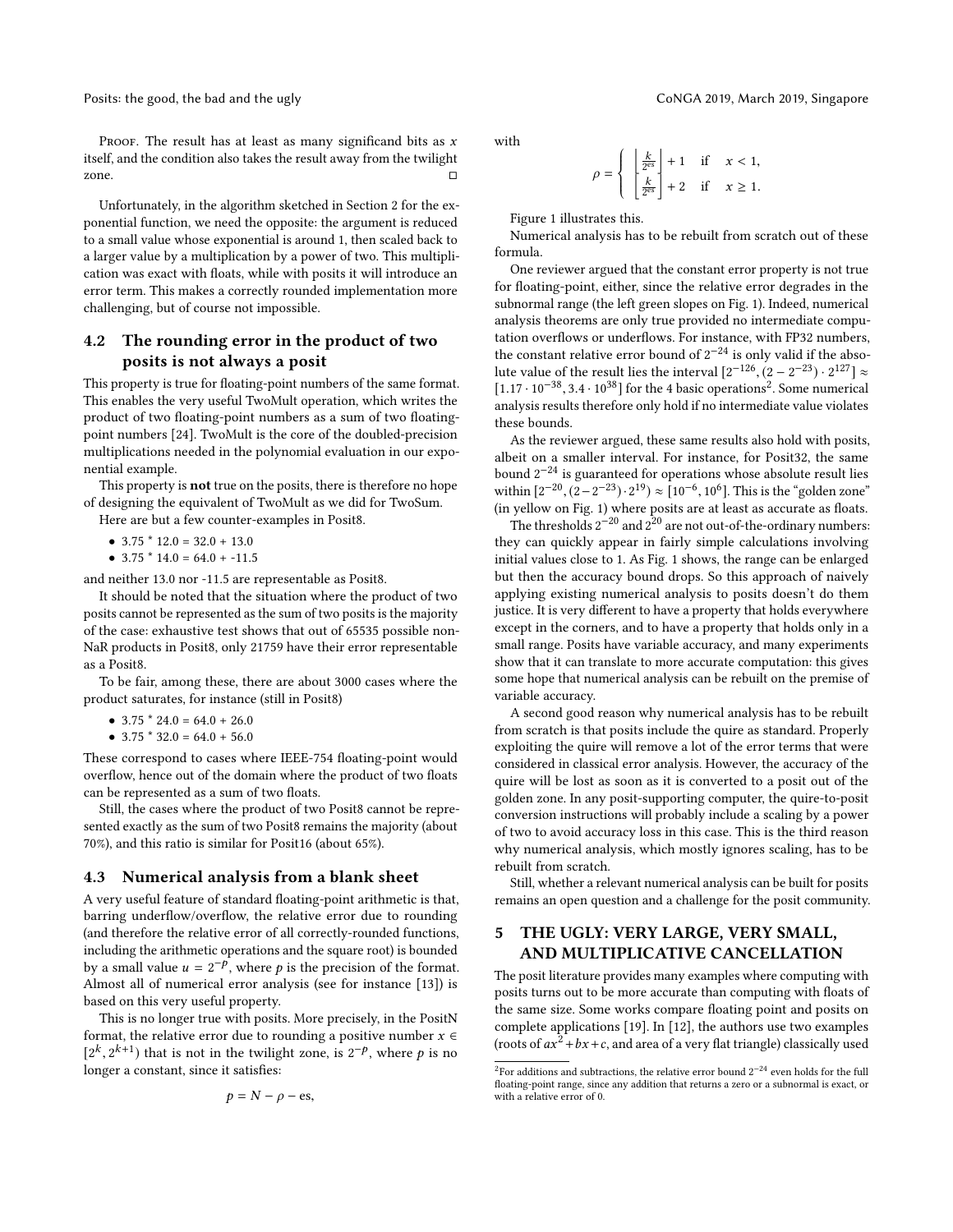<span id="page-5-0"></span>

binade (exponent)

Figure 1: Epsilons to use for the standard model

by floating-point experts to outline the limits of a floating-point system. They show that posits behave better on these examples. Unfortunately they stop there, when a balanced study would require to similarly construct examples that outline the limits of posits. This section first fills this gap, with the purpose to help users understand in which situations posits can be expected to behave much worse than floats of the same size, and more importantly, why.

#### 5.1 Two anti-posit examples

The first example, inspired from [\[10\]](#page-9-25), is to consider the straightforward calculation of n

$$
\frac{x^n}{n!},
$$

n!'<br>te c done in the naive way (separate computation of  $x^n$  and n! then<br>division) For  $x = 7$  and  $n = 20$  with EP32 arithmetic we obtain a division). For  $x = 7$  and  $n = 20$ , with FP32 arithmetic, we obtain a relative error 1.73 ·  $10^{-7}$ , and with Posit32 arithmetic, the relative error is  $1.06 \times 10^{-4}$ . For  $x = 25$  and  $y = 30$ , with EP32 arithmetic error is  $1.06 \cdot 10^{-4}$ . For  $x = 25$  and  $n = 30$ , with FP32 arithmetic, we obtain a relative error  $1.50 \cdot 10^{-7}$ , and with posit32 arithmetic, the relative error is 8.03  $\cdot 10^{-2}$ the relative error is  $8.03 \cdot 10^{-2}$ .<br>Of course there exists a re-

Of course, there exists a re-parenthesising of  $\frac{x^n}{n!}$  $\frac{x^{n}}{n!}$  that ensures the calculation stays in the golden zone, just like there exists wellknown alternative formula that make floating-point accurate for the examples cited in [\[12\]](#page-9-17). We will discuss in the conclusion if we can expect compilers to find them automatically.

The second example, less academic, deals with physics. As of May 2019, the International System of Units<sup>[3](#page-5-1)</sup> will be defined purely out of physics laws and a handful of constants, some of which are given Table [1](#page-5-2) and plotted on Fig. [1.](#page-5-0) These constants are all defined with at most 10 decimal<sup>[4](#page-5-3)</sup> digits.

Posit32 is unable to represent most of these constants accurately. Many of them are even out of the golden zone of Posit64 (although to be fair, the Posit64 representation always has more than 10 significant digits and therefore should be good enough).

Can we apply scaling here? This would in principle be as simple as changing the units (we have used in Table [1](#page-5-2) the standard units). Physicists themselves sometimes use scaled units, such as electron-volt (eV) instead of Joule for energy. However, it adds to code complexity, and for safety it would need tight language support that is currently not mainstream. To complicate matters, posit-oriented scaling should be by powers of two (with the caveat that such scaling may not be exact, see Section [4.1\)](#page-3-2), while unit scaling (mega, micro, etc) are powers of ten, with negative powers of ten not exactly represented in binary. Worse, if the code doesn't use the standard units, it then becomes critical to attach the unit to each data exchanged (let us recall the Mars Climate Orbiter failure, which was due to a lack of doing so). We can conjecture that attaching units would void the goal of posits to pack more digits into fewer bits.

<span id="page-5-3"></span><sup>4</sup>It seems the arithmetic community missed an opportunity to push for binaryrepresentable values...

<span id="page-5-2"></span>

| Planck constant h                                            |           | $6.626070150\cdot 10^{-34}$   |  |
|--------------------------------------------------------------|-----------|-------------------------------|--|
| Posit32 value                                                | $\approx$ | $7.7 \cdot 10^{-34}$          |  |
| FP32 value                                                   | $\approx$ | $6.626070179\cdot 10^{-34}$   |  |
| Avogadro number $N_A$                                        |           | $6.02214076 \cdot 10^{23}$    |  |
| Posit32 value                                                | $\approx$ | $6.021 \cdot 10^{23}$         |  |
| FP32 value                                                   | $\approx$ | $6.0221406 \cdot 10^{23}$     |  |
| Speed of light c                                             |           | 299792458                     |  |
| Posit32 value                                                |           | 299792384                     |  |
| FP32 value                                                   |           | 299792448                     |  |
| charge of $e^-$                                              |           | $1.602176634 \cdot 10^{-19}$  |  |
| Posit32 value                                                | $\approx$ | $1.6022 \cdot 10^{-19}$       |  |
| FP32 value                                                   | $\approx$ | $1.60217659 \cdot 10^{-19}$   |  |
| Boltzmann constant k                                         |           | $1.380649 \cdot 10^{-23}$     |  |
| Posit32 value                                                | $\approx$ | $1.3803 \cdot 10^{-23}$       |  |
| FP32 value                                                   | $\approx$ | $1.1.38064905 \cdot 10^{-23}$ |  |
| Table 1: Constants defining the standard international units |           |                               |  |

<span id="page-5-1"></span><sup>3</sup> See [https://en.wikipedia.org/wiki/International\\_System\\_of\\_Units](https://en.wikipedia.org/wiki/International_System_of_Units) and the references therein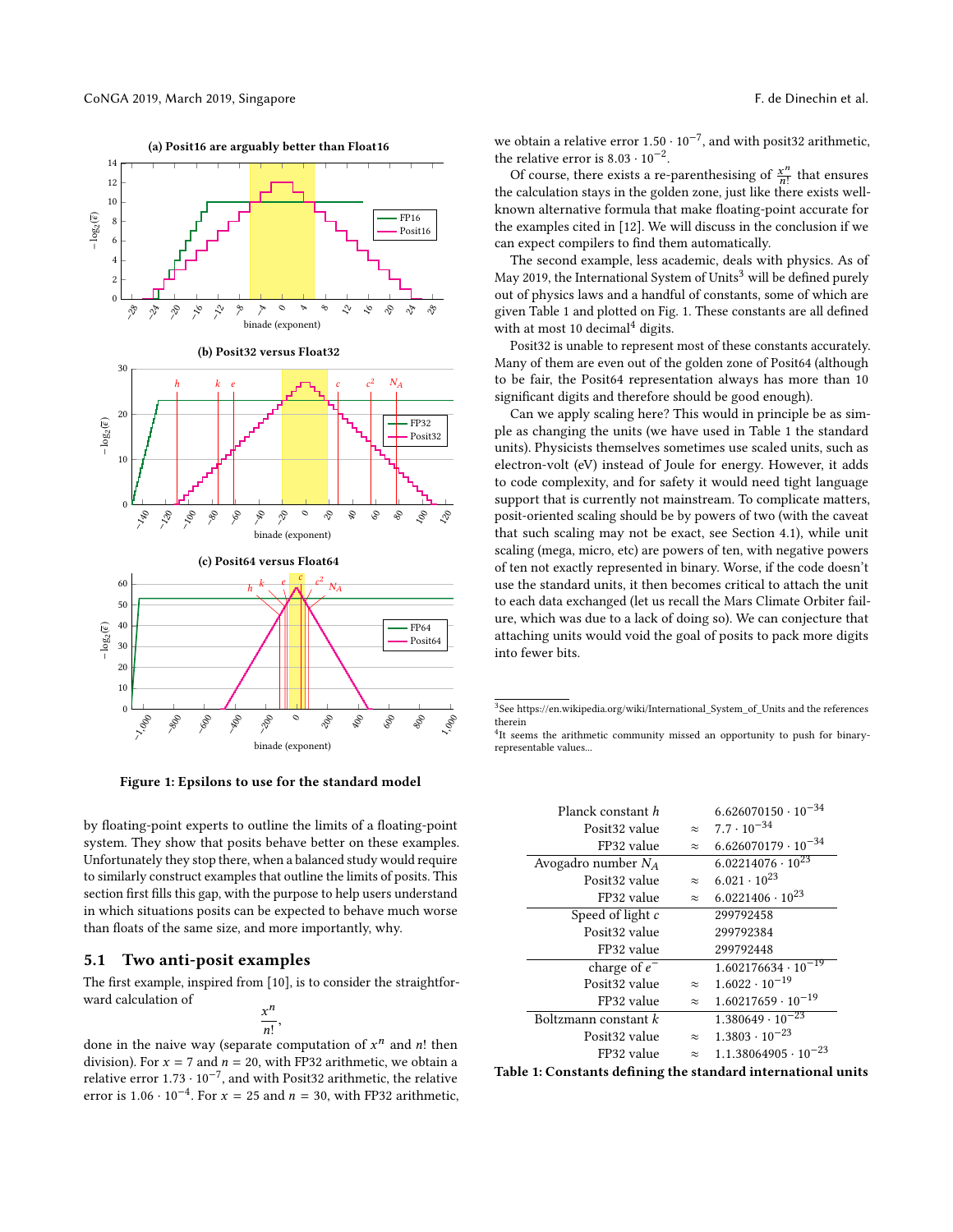Posits: the good, the bad and the ugly extra extra extra extra extra extra extra extra extra extra extra extra extra extra extra extra extra extra extra extra extra extra extra extra extra extra extra extra extra extra ext

#### 5.2 Multiplicative cancellation

What is more, high-energy physics code routinely manipulates numbers of very large or very small magnitudes, and multiplies them together. For instance, the main use of the Planck constant is the equation  $e = hv$ . Any naive use of this formula will be an instance of what we call multiplicative cancellation. The computed energy  $e$  will have no meaningful digit, even if  $v$  is large enough (there are X rays in the petaherz range) to bring  $e$  in the golden zone.

Another example is the most famous physics equations:  $e = mc^2$ .<br>e value of  $c^2$  will be computed in Posit32 with a relative error of The value of  $c^2$  will be computed in Posit32 with a relative error of  $3.29 \cdot 10^{-5}$  while the FP32 error is 6.67,  $10^{-8}$  If we multiply by the  $3.29 \cdot 10^{-5}$  while the FP32 error is 6.67 ·  $10^{-8}$ . If we multiply by the tree tree of a particle (say a proton with  $m \approx 1.672 \cdot 10^{-24}$ ) (very small) mass of a particle (say, a proton with  $m \approx 1.672 \cdot 10^{-24}$ g), the resulting energy could fall in the golden zone, while having no more accuracy than its two factors had.

A reviewer mentioned that  $c^2$  could be exactly represented as<br>um of three Posit<sup>32</sup> so that  $mc^2$  could be computed accurately a sum of three Posit32 so that  $mc^2$  could be computed accurately<br>as a sum of 3 products in the quire We welcome this suggestion as as a sum of 3 products in the quire. We welcome this suggestion, a perfect example of the kind of tricks that we are studying. However, it does not make posits more efficient than floats on this example. Besides, to apply this kind of trick, one first must be aware of this situation. This is the main objective of this section.

Of course, posits also inherit the additive cancellation of floatingpoint. An addition that cancels is for instance  $x - 3.1416$  in the case  $x = 3.1421$ . The computed result will be  $5.0000 \cdot 10^{-4}$ .<br>Cancellation is a dual situation: on one side it is a t

Cancellation is a dual situation: on one side, it is a Good Thing, because the operation itself is exact (it is a case of Sterbenz Lemma). In our example subtraction, there was no rounding error. However, and it is a Very Bad Thing, an arbitrary number digits of the result are meaningless: in our example, the lower four zero digits of the significand correspond to information absent from the original data. If what the programmer intended to compute was  $x - \pi$ , this result has a relative accuracy of 10−<sup>1</sup> only.

In posits, we have a very similar situation when multiplying a very large number by a very small one. It may happen that the operation itself entails no rounding error (as soon as we have more significand bits in the result as the sum of the lengths of the input significands), while having most of these bits meaningless (even the non-zero ones).

A multiplicative cancellation will be less obvious to detect than additive one, since the meaningless digits are not necessary zero. Besides, not all multiplicative cancellations are exact.

Here, the challenge is the same as for additive cancellation: on the one side, there is a class of exact computations, and we want to force them in our programs to design more accurate computations, just like we often use Sterbenz lemma on purpose in elementary function code. On the other side, we need to either educate programmers to avoid writing code that depends on meaningless digits, or provide them with tools that protect them.

#### <span id="page-6-0"></span>6 HARDWARE CONSIDERATIONS

This section complements exisiting work comparing hardware implementations of floats and posits [\[4,](#page-9-21) [27\]](#page-9-22) with a high-level point of view that focuses on architectural parameters and includes a discussion of the quire.

<span id="page-6-1"></span>

|                      | range                 | quire parameters |                |       | custom FP    |
|----------------------|-----------------------|------------------|----------------|-------|--------------|
|                      | (min, max)            | $w_a$            | W <sub>1</sub> | $W_r$ | $(w_E, w_F)$ |
| Posit8, es=0         | $[2^{-6}, 2^{6}]$     | 32               | 16             | 12    | (4, 5)       |
| Posit16, $es=1$      | $[2^{-28}, 2^{28}]$   | 128              | 64             | 72    | (6, 12)      |
| Posit $32$ , es= $2$ | $[2^{-120}, 2^{120}]$ | 512              | 256            | 332   | (8, 27)      |
| Posit $64$ , es= $3$ | $[2^{-496}, 2^{496}]$ | 2048             | 1024           | 1429  | (10, 58)     |
|                      |                       |                  |                |       |              |

Table 2: Architectural parameters of PositN formats

#### 6.1 Building standalone posit operators

Posits are a form of floating-point numbers whose significand fraction can take a maximum size  $w_f$  and whose exponent value can fit on  $w_e$  bits (whatever the encoding of these fractions and significand, e.g. sign/magnitude, two's complement or biased). Table [2](#page-6-1) reports for the standard PositN formats the values of  $w_e$  and  $w_f$ , given by the following formulae: given by the following formulae:

$$
w_E = \lceil log2(N-1) \rceil + 1 + es \qquad w_F = N - 1 - 2 - es \ .
$$

One may therefore build a hardware posit operator by combining a Posit-to-FP decoder, an FP operator built for non-standard values of  $w_F$ , and an FP-to-Posit converter. The FP operation needs to be non-standard in several ways, each of which actually is a simplification of a standard IEEE 754 FP operation:

- its rounding logic has to be removed (rounding has to be performed only once in the FP-to-Posit converter); The output on Figure [2](#page-7-0) labelled "exact result unrounded" should be understood as "quotient and remainder" and "square root and remainder" in division and square root operators. The rounding information can sometimes be compressed in a few bits, e.g. "guard, round and sticky" in addition.
- it may use encodings of the exponent and significand that are simpler (e.g. two's complement for the exponent instead of standard biased format, two's complement for the significand instead of sign/magnitude) or more efficient (e.g. redundant form for the significand);
- it doesn't need to manage subnormals, as the chosen intermediate formats can encode any posit as normalized significand;

Of course, the FP operation itself eventually reduces to fix-point operations.

With these simplifications, this three-block implementation embodies the unavoidable amount of work in a posit operation, and leading hardware posit implementations [\[4,](#page-9-21) [27\]](#page-9-22) follow it. Compared to IEEE floats, it trades the overhead of subnormal and other special cases for the overhead of the LDCs (Leading Digit Counters) and shifts in the conversion units. Posits also pay their better best-case accuracy with a slightly larger internal format (see Table [2\)](#page-6-1), which has a measurable impact on the multiplier. Altogether, a quantitative comparison of posits and floats with similar effort [\[4,](#page-9-21) Table IV] shows that posit and floats have comparable area and latency.

In both cases the latency can be reduced (but at increased hardware cost) by hardware speculation [\[2\]](#page-9-26), or the equivalent of classical dual-path FP adder architectures.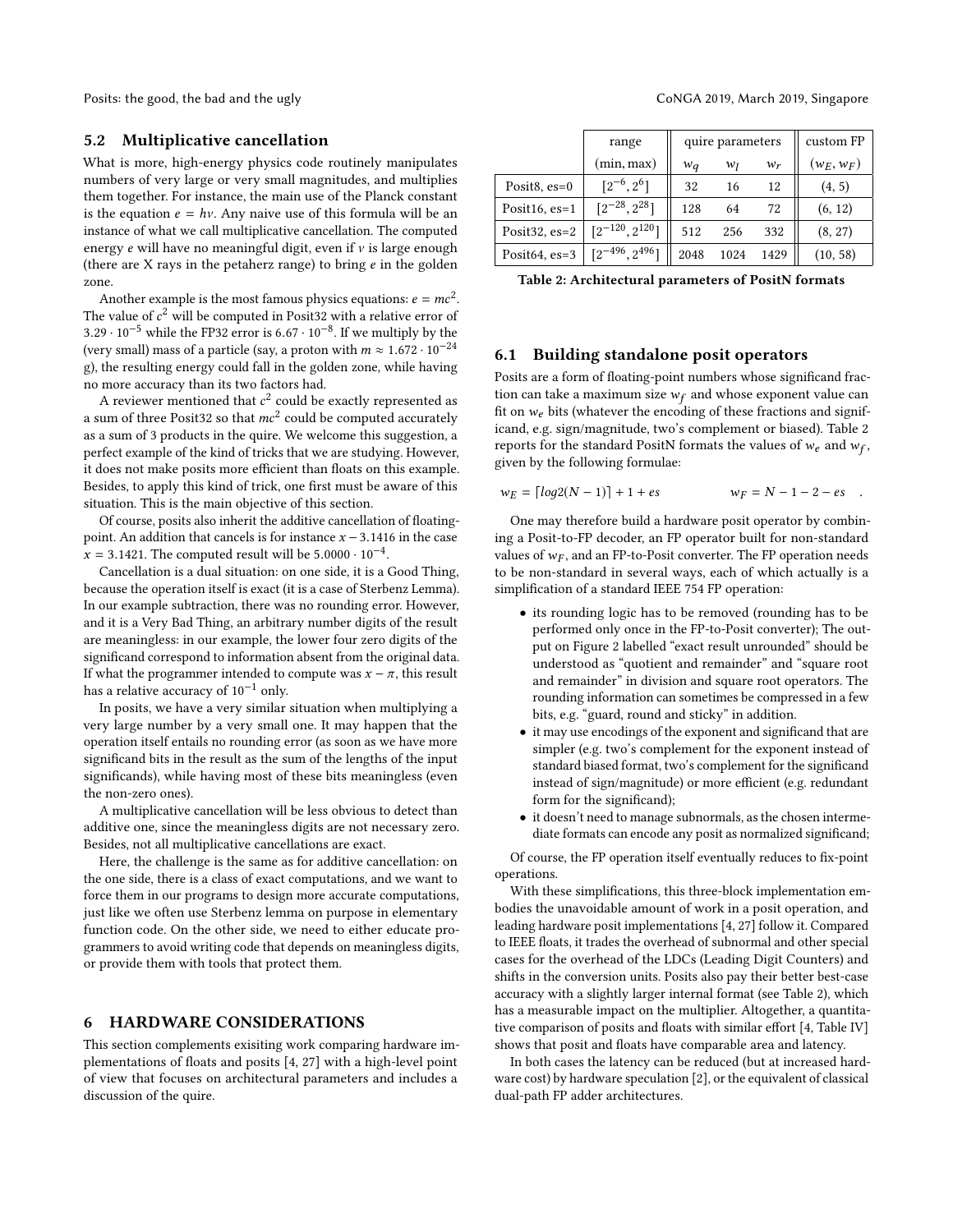<span id="page-7-0"></span>

#### Figure 2: Architecture of a standalone posit operator

#### 6.2 The quire

The idea of an exact accumulator currently has a lot of momentum. Several existing machine learning accelerators [\[3,](#page-9-20) [15\]](#page-9-27) already use variations of the exact accumulator to compute on IEEE-754 16-bit floating point. Other application-specific uses have been suggested [\[8,](#page-9-28) [33\]](#page-9-29). For larger sizes, this could be a useful instance of "dark silicon" [\[32\]](#page-9-30). This trend was also anticipated with the reduction operators in the IEEE 754-2008 standard, unfortunately without the requirement of exactness.

The quire is not yet completely specified in the posit standard. Currently, the standard specifies a binary interchange format, whose size  $w_q$  is given in Table [2.](#page-6-1) It also defines fused operations as follows: Fused operations are those expressible as sums and differences of the exact product of two posits; no other fused operations are allowed. This formulation allows for useful fused operations such as FMA, complex multiplication [\[30\]](#page-9-31), or even full convolutions for neural networks, to be implemented independently of the quire. In the sequel, however, we discuss the cost of hardware support for a quire with the range of the interchange format.

There are several techniques to implement the quire [\[17\]](#page-9-14), some of which allow for pipelined accumulations of products with one-cycle latency at arbitrary frequency [\[8\]](#page-9-28).

The main performance challenge is the latency of converting a quire to a posit. It requires leading digit counting and shifting on a number of bits  $w_l$  (also given in Table [2](#page-6-1) for standard forrmats)<br>which is half the quire size (256 bits for Posit32, 1024 bits for Posit64) which is half the quire size (256 bits for Posit32, 1024 bits for Posit64). Correct rounding also requires a XOR operation on a number of bits  $w_r$  of comparable magnitude, also given in Table [2.](#page-6-1)

In addition to this, the most cost-effective way of achieving 1-cycle accumulation at high frequency is to keep the quire in a redundant format with delayed carries. If such a format is used, its conversion to a non-redundant format (completing carry propagation) will incur additional overhead.

All this translates to an hardware overhead at best proportional to  $w_l$ , and to a large latency. In our current implementation tar-<br>geting EPCAs, summing two products of Posit32 in the bardware geting FPGAs, summing two products of Posit32 in the hardware quire has more than 10x the area and 8x the latency of summing

them using a posit adder and a posit multiplier. Although we do hope to improve these results, such factors should not come as a surprise: the 512 bits of the Posit32 quire are indeed 18x the 27 bits of the Posit32 significand.

For large dot products, we strongly support that the exactness of the result justifies the hardware overhead, while the latency overhead can be amortized.

However, one should not assume that the availability of a hardware quire magically brings in a FMA or a sum of a few products with latencies comparable to those of non-quire operations. For small computations such as the additive range reduction or the polynomial evaluation of Section [2,](#page-1-0) we expect other accuracy-enhancing techniques to remain competitive.

#### 6.3 Using posits as a storage format only

Table [2](#page-6-1) also shows that Posit8 and Posit16 can be cast errorlessly in FP32, while Posit32 can be cast errorlessly in FP64. One viable alternative to posit implementation is therefore to use them only as a memory storage format, and to compute internally on the extended standard format.

This solution has many advantages:

- It offers some of the benefits of the quire (internal extended precision) with more generality (e.g. you can divide in this extended precision), and at a lower cost;
- the better usage of memory bits offered by the posit format is exploited where relevant (to reduce main memory bandwidth);
- The latency overhead of posit decoding is paid only when transferring from/to memory;
- Where it is needed, we still have FP arithmetic and its constant error;
- Well established FP libraries can be mixed and matched with emerging posit developments;

It has one drawback that should not be overlooked: attempting to use this approach to implement standard posit operations may incur wrong results due to double rounding. This remains to be studied.

Note that a posit will never be converted to a subnormal, and that subnormals will all be converted to the smallest posit. This could be an argument for designing FPUs without hardware subnormal support (i.e. flushing to zero or trapping to software on subnormals).

Figures [3](#page-8-1) and [4](#page-8-2) describe the needed conversion operators. Note that the Posit-to-FP and FP-to-Posit boxes of Figure [2](#page-7-0) are almost similar to these, with the FP bias management removed, and additional rounding information input to the Float-to-Posit converter.

This approach has been tested in an High-Level Synthesis context: we only implemented the converters of Figures [3](#page-8-1) and [4,](#page-8-2) and relied on standard floating point operators integrated in Vivado HLS.

Some synthesis results are given for a Kintex 7 FPGA (xc7k160tfbg484-1) using Vivado HLS and Vivado v2016.3 in Tables [3.](#page-8-3) The conclusion is that posit decoders and encoders remains small compared to the operators being wrapped, all the more as the goal is to wrap complete FP pipelines, i.e. several operations, between posit decoders and encoders. The latency also remains smaller than that of the operators being wrapped.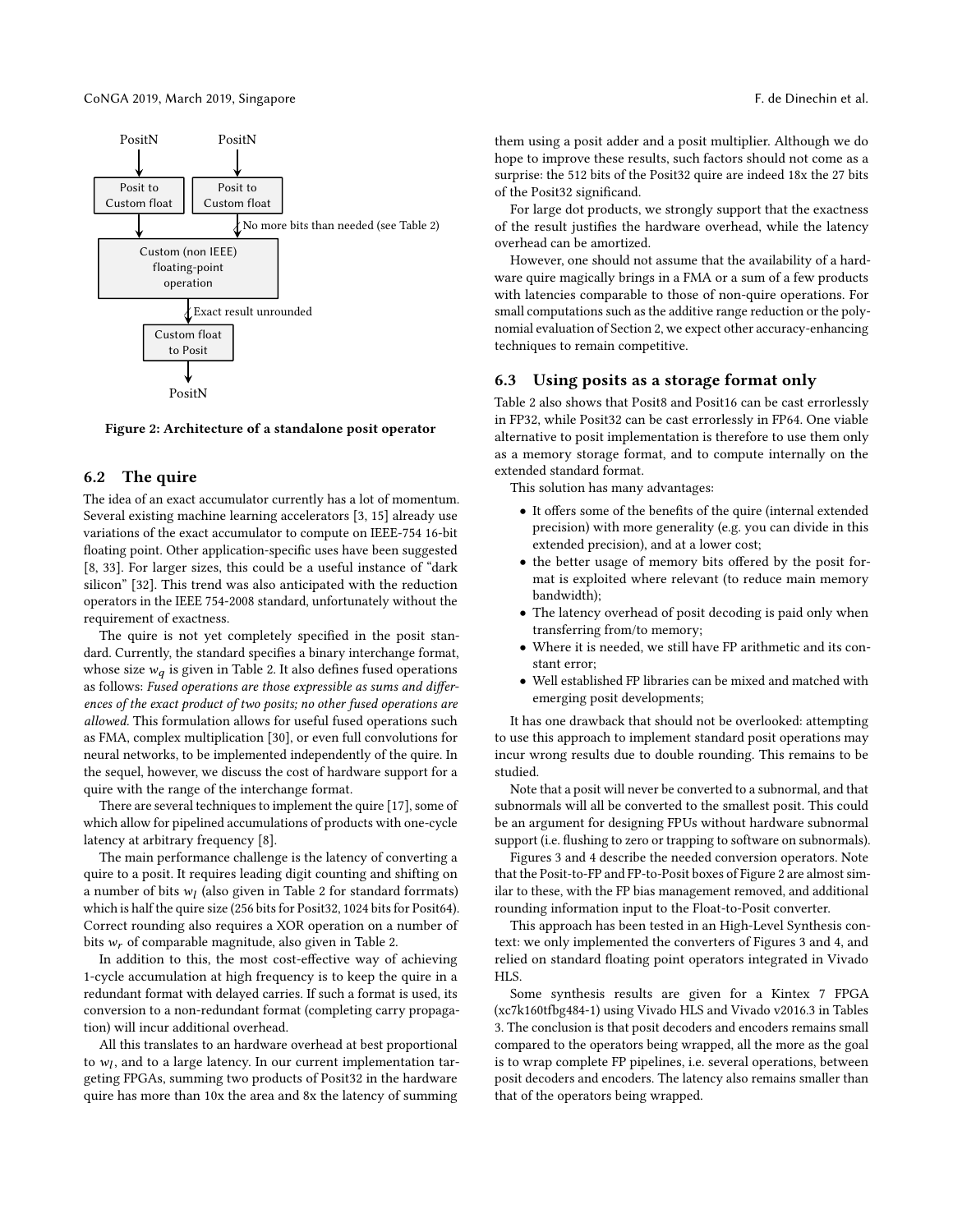<span id="page-8-1"></span>Posits: the good, the bad and the ugly extra extra extra extra extra extra extra extra extra extra extra extra extra extra extra extra extra extra extra extra extra extra extra extra extra extra extra extra extra extra ext



Figure 3: Architecture of a PositN to floating-point decoder

<span id="page-8-2"></span>

Figure 4: Architecture of a floating-point to PositN encoder

<span id="page-8-3"></span>

|                                         | LUTs | Reg. | DSPs     | Cycles @ Freq |
|-----------------------------------------|------|------|----------|---------------|
| Posit8 to FP32                          | 25   | 28   | $\Omega$ | 5 @ 546MHz    |
| FP32 to Posit8                          | 20   | 30   | $\Omega$ | 3 @ 508MHz    |
| Posit16 to FP32                         | 90   | 72   | $\theta$ | 6 @ 498MHz    |
| FP32 to Posit16                         | 63   | 56   | $\Omega$ | 4 @ 742MHz    |
| FP32 ADD                                | 367  | 618  | $\theta$ | 12 @ 511MHz   |
| FP32 MUL                                | 83   | 193  | 3        | 8 @ 504MHz    |
| FP32 DIV                                | 798  | 1446 | $\Omega$ | 30 @ 438MHz   |
| FP32 SORT                               | 458  | 810  | $\Omega$ | 28 @ 429MHz   |
| Posit <sub>32</sub> to FP <sub>64</sub> | 192  | 174  | $\Omega$ | 8 @ 473MHz    |
| FP64 to Posit32                         | 139  | 106  | $\Omega$ | 4 @ 498MHz    |
| FP64 ADD                                | 654  | 1035 | 3        | 15 @ 363MHz   |
| FP64 MUL                                | 203  | 636  | 11       | 18 @ 346MHz   |
| FP64 DIV                                | 3283 | 6167 | $\Omega$ | 59 @ 367MHz   |
| FP64 SORT                               | 1771 | 3353 | $\Omega$ | 59 @ 388MHz   |

| Table 3: Synthesis results of the posit encoders and decoders, |
|----------------------------------------------------------------|
| compared with the operators they wrap.                         |

## <span id="page-8-0"></span>7 CONCLUSION: TOOLS NEEDED

This article was a survey of the strengths and weaknesses of posit numbers, including mathematical properties taken for granted when working with fixed- or floating-point.

There are clear use cases for the posit system. Machine learning, graphics rendering, some Monte Carlo methods, integration-based methods where the magnitude of the result can be framed, and many other applications belong there. There are also clear situations where posits are worse than floating-point. Particle physics simulations are one example, integration methods where the result is unbounded a priori is another one. Between these extremes, writing the equivalent of a BLAS library that is both efficient and accurate whatever the combination of inputs is probably more of a challenge with posits than with floats.

When posits are better than floats of the same size, they provide one or two extra digits of accuracy [\[19\]](#page-9-24). When they are worse than floats, the degradation of accuracy can be arbitrarily large. This simple observation should prevent us from rushing to replace all the floats with posits.

Can we expect compilers to protect programmers from situations such as multiplicative cancellation? A comment from a reviewer was: It may turn out that a naive user can do even more damage with naive use of posits than with naive use of floats, but it's pretty easy for a compiler to recognize such naive uses and automatically correct them. We agree to some extent, all the more as this argument can be used in a balanced way, also improving floating-point computations [\[26\]](#page-9-32). However, this is more a research challenge than the state of the art. Compilers are currently not good enough to be given such freedom, all the more as such improvements will conflict with reproducibility. For instance, the current posit standard wisely prevents the compiler from unsheathing the quire if the programmer didn't instruct it to do so: Fused operations are distinct from nonfused operations and must be explicitly requested. Another approach would have been to let the compiler decide which operations will be fused, but it would have sacrificed reproducibility. Code such as elementary function code definitively needs reproducibility. For similar reasons, in floating point, the fusion of  $a \times b + c$  into an FMA can lead to all sorts of very subtle bugs, and is disabled by default in mainstream compilers.